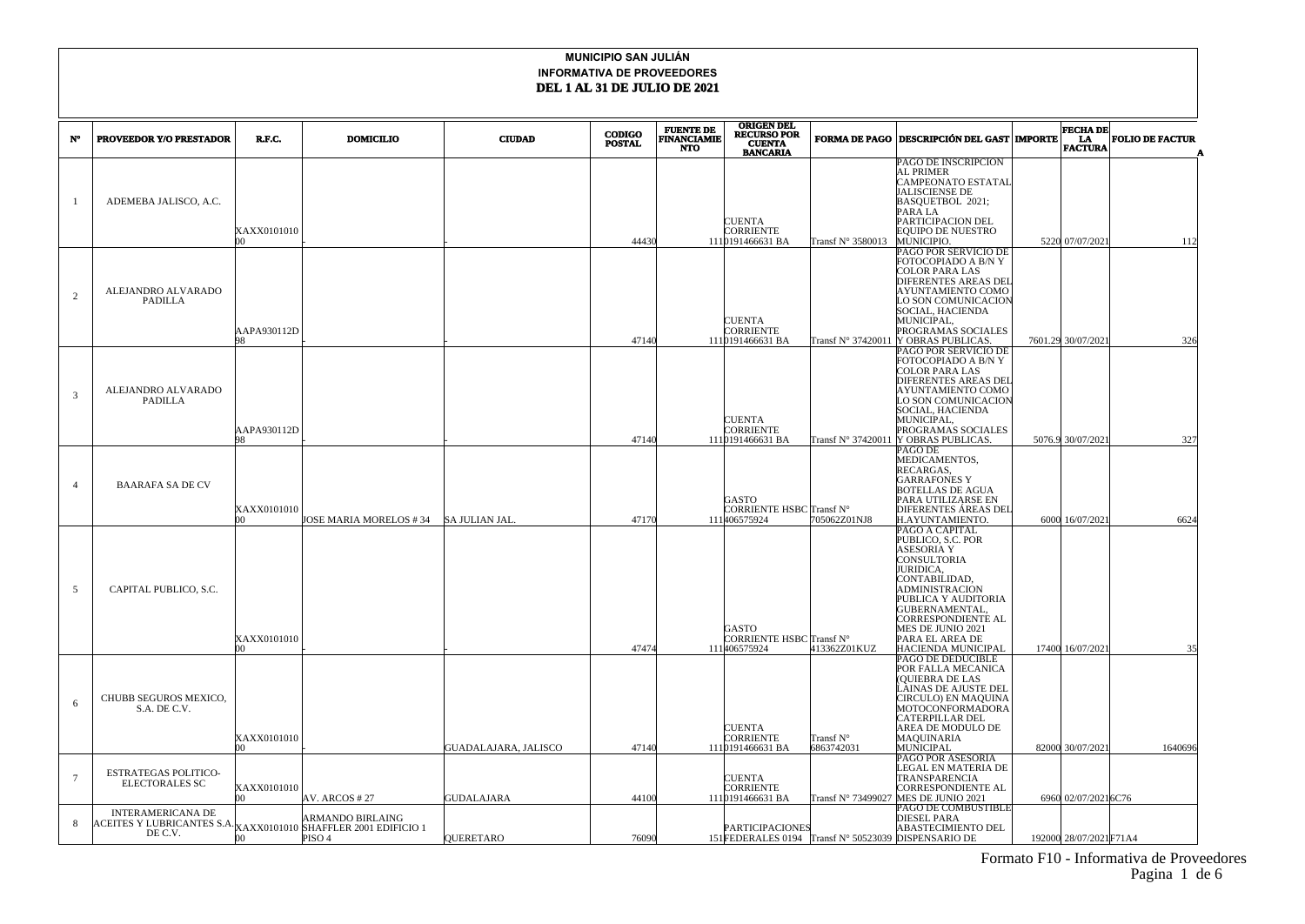|             |                                              |                    |                                          |                          | <b>CODIGO</b> | <b>FUENTE DE</b>                 | <b>ORIGEN DEL</b>                    |                        | <b>FECHA DE</b>                                    |                            |                        |
|-------------|----------------------------------------------|--------------------|------------------------------------------|--------------------------|---------------|----------------------------------|--------------------------------------|------------------------|----------------------------------------------------|----------------------------|------------------------|
| N°          | <b>PROVEEDOR Y/O PRESTADOR</b>               | R.F.C.             | <b>DOMICILIO</b>                         | <b>CIUDAD</b>            | <b>POSTAL</b> | <b>FINANCIAMIE</b><br><b>NTO</b> | RECURSO POR<br>CUENTABANCARIA        |                        | FORMA DE PAGO DESCRIPCIÓN DEL GAST MPORTE          | <b>EA</b><br>FACTURA       | <b>FOLIO DE FACTUR</b> |
|             |                                              |                    |                                          |                          |               |                                  |                                      |                        | DIESEL EN EL                                       |                            |                        |
|             |                                              |                    |                                          |                          |               |                                  |                                      |                        | CORRALON.<br>PAGO DE LONAS PARA                    |                            |                        |
|             |                                              |                    |                                          |                          |               |                                  |                                      |                        | A EXPOSICION DE                                    |                            |                        |
|             |                                              |                    |                                          |                          |               |                                  |                                      |                        | PINTURA EN EL MUSEO                                |                            |                        |
|             |                                              |                    |                                          |                          |               |                                  |                                      |                        | Y PARA EL                                          |                            |                        |
|             | JOSE DE JESUS SANCHEZ                        |                    |                                          |                          |               |                                  |                                      |                        | ANIVERSARIO DE VIDA<br>MUNICIPAL, ASI COMO         |                            |                        |
| $\mathbf Q$ | GARCIA                                       |                    |                                          |                          |               |                                  |                                      |                        | <b>IMPRESION DE RECIBOS</b>                        |                            |                        |
|             |                                              |                    |                                          |                          |               |                                  |                                      |                        | DE INGRESOS DEL                                    |                            |                        |
|             |                                              |                    |                                          |                          |               |                                  | <b>CUENTA</b>                        |                        | RASTRO Y SEÑALETICA<br>Y ANUNCIOS PARA EL          |                            |                        |
|             |                                              | SAGJ751019H        |                                          |                          |               |                                  | <b>CORRIENTE</b>                     |                        | ACCESO A LA UNIDAD                                 |                            |                        |
|             |                                              | M <sub>2</sub>     | 5 DE MAYO 8, COL. CENTRO                 | SAN JULIAN JAL           | 47170         |                                  | 1110191466631 BA                     | Transf N° 73499018     | ADMINISTRATIVA.                                    | 6867.2 02/07/2021          | 809                    |
|             |                                              |                    |                                          |                          |               |                                  |                                      |                        | <b>PAGO POR IMPRESION</b><br>DE LONAS PARA         |                            |                        |
|             |                                              |                    |                                          |                          |               |                                  |                                      |                        | DIFERENTES AREAS, ASI                              |                            |                        |
|             |                                              |                    |                                          |                          |               |                                  |                                      |                        | COMO 5,000 HOJAS                                   |                            |                        |
| 10          | JOSE DE JESUS SANCHEZ<br><b>GARCIA</b>       |                    |                                          |                          |               |                                  |                                      |                        | <b>MEMBRETADAS</b><br>TAMAÑO CARTA PARA            |                            |                        |
|             |                                              |                    |                                          |                          |               |                                  |                                      |                        | LA EXPEDICION DE                                   |                            |                        |
|             |                                              |                    |                                          |                          |               |                                  | <b>CUENTA</b>                        |                        | <b>OFICIOS Y FORMAS</b>                            |                            |                        |
|             |                                              | SAGJ751019H<br>M2  | 5 DE MAYO 8, COL. CENTRO SAN JULIAN JAL. |                          | 47170         |                                  | <b>CORRIENTE</b><br>1110191466631 BA | Transf N° 7959012      | OFICIALES POR PARTE<br>DEL H. AYUNTAMIENTO         | 5637.6 22/07/2021          | 821                    |
|             |                                              |                    |                                          |                          |               |                                  |                                      |                        | PAGO DEL 50%                                       |                            |                        |
|             |                                              |                    |                                          |                          |               |                                  |                                      |                        | RESTANTE                                           |                            |                        |
|             |                                              |                    |                                          |                          |               |                                  |                                      |                        | CORRESPONDIENTE AL<br><b>SUMINISTRO DE 44</b>      |                            |                        |
|             |                                              |                    |                                          |                          |               |                                  |                                      |                        | <b>CISTERNAS</b>                                   |                            |                        |
|             |                                              |                    |                                          |                          |               |                                  |                                      |                        | <b>AUTORIZADAS EN</b>                              |                            |                        |
| 11          | <b>JOSE RAMON MORENO</b><br><b>HERNANDEZ</b> |                    |                                          |                          |               |                                  |                                      |                        | <b>SESION BAJO EL ACTA</b><br>NUMERO 02/2021 EN EL |                            |                        |
|             |                                              |                    |                                          |                          |               |                                  |                                      |                        | PUNTO XV, AL                                       |                            |                        |
|             |                                              |                    |                                          |                          |               |                                  |                                      |                        | PROVEEDOR JOSE                                     |                            |                        |
|             |                                              |                    |                                          |                          |               |                                  |                                      |                        | <b>RAMON MORENO</b><br><b>HERNANDEZ POR EL</b>     |                            |                        |
|             |                                              | MOHR8301220        |                                          |                          |               |                                  | AZTECA GASTO                         | Transf N°              | PROGRAMA: CISTERNAS                                |                            |                        |
|             |                                              |                    |                                          |                          | 47140         |                                  | 111 CORRIENTE                        | 210721013184084        | 2021.                                              | 334004 21/07/20215F8F7     |                        |
|             |                                              |                    |                                          |                          |               |                                  |                                      |                        | COMPRA DE DOS<br>CISTERNAS CON                     |                            |                        |
|             |                                              |                    |                                          |                          |               |                                  |                                      |                        | CAPACIDAD DE 5,000                                 |                            |                        |
| 12          | <b>JOSE RAMON MORENO</b>                     |                    |                                          |                          |               |                                  |                                      |                        | LITROS PARA SER                                    |                            |                        |
|             | <b>HERNANDEZ</b>                             |                    |                                          |                          |               |                                  |                                      |                        | UTILIZADOS EN LOS<br><b>BAÑOS UBICADOS EN</b>      |                            |                        |
|             |                                              | MOHR8301220        |                                          |                          |               |                                  | <b>AZTECA GASTO</b>                  |                        | <b>EL CEMENTERIO</b>                               |                            |                        |
|             |                                              | F5.                |                                          |                          | 47140         |                                  | 111 CORRIENTE                        | Transf N° 4306I        | <b>MUNICIPAL</b>                                   | 15182 29/07/2021 CE6FD     |                        |
|             |                                              |                    |                                          |                          |               |                                  |                                      |                        | PAGO DE ESTIMACION<br>03 DEL CONTRATO              |                            |                        |
|             |                                              |                    |                                          |                          |               |                                  |                                      |                        | DOP/SJ/FORTAMUN-01-                                |                            |                        |
|             |                                              |                    |                                          |                          |               |                                  |                                      |                        | 2021 SUMINISTRO E                                  |                            |                        |
| 13          | <b>JUAN DIEGO LOPEZ PARRA</b>                |                    |                                          |                          |               |                                  |                                      |                        | <b>INSTALACION DE</b><br>LUMINARIAS LED EN EL      |                            |                        |
|             |                                              |                    |                                          |                          |               |                                  |                                      |                        | MUNICIPIO DE SAN                                   |                            |                        |
|             |                                              |                    |                                          |                          |               |                                  | <b>HSBC</b>                          |                        | JULIAN, SE AMORTIZA                                |                            |                        |
|             |                                              | LOPJ831022KV       |                                          |                          |               |                                  | FORTALECIMIENTTransf N°              |                        | ANTICIPO Y SE HACE<br>RETENCION DEL 5 AL           |                            |                        |
|             |                                              |                    |                                          | PURISIMA DEL RINCON, GTO | 36400         |                                  | 2520 2021 4065                       | 331362O0251N           | MILLAR.                                            | 559057.01 05/07/2021 AA320 |                        |
|             |                                              |                    |                                          |                          |               |                                  |                                      |                        | CH 123 APOYO<br><b>ENOCOMICO PARA</b>              |                            |                        |
|             |                                              |                    |                                          |                          |               |                                  |                                      |                        | TRAMIENTO MEDICO DE                                |                            |                        |
| 14          | <b>JUAN SANTIBANEZ UNG</b>                   |                    |                                          |                          |               |                                  |                                      |                        | RODILLA PARA EL SR                                 |                            |                        |
|             |                                              | SAUJ830117DL       |                                          |                          |               |                                  | <b>AZTECA GASTO</b>                  |                        | RAFAEL PLASCENCIA<br><b>GARCIA PERSONA DE</b>      |                            |                        |
|             |                                              |                    |                                          |                          | 47140         |                                  | 111CORRIENTE                         | Cheque $N^{\circ}$ 123 | ESCASOS RECURSOS.                                  | 9333.33 13/07/2021 4F8CD   |                        |
|             |                                              |                    |                                          |                          |               |                                  |                                      |                        | CH 149 PAGO DE                                     |                            |                        |
|             | <b>MARIA ESTHER MARQUEZ</b>                  |                    |                                          |                          |               |                                  |                                      |                        | <b>ALIMENTOS OFRECIDOS</b><br>A LAS SECRETARIAS    |                            |                        |
| 15          | <b>ESCAMILLA</b>                             |                    |                                          |                          |               |                                  |                                      |                        | ENPLEADAS DEL H.                                   |                            |                        |
|             |                                              | <b>MAEE750807U</b> |                                          |                          |               |                                  | <b>AZTECA GASTO</b>                  |                        | <b>AYUNTAMIENTO CON</b>                            |                            |                        |
|             |                                              | V9                 |                                          | SAN JULIAN JALISCO       | 47170         |                                  | 111CORRIENTE                         | Cheque $N^{\circ}$ 149 | <b>MOTIVO DEL FESTEJO</b>                          | 8825 22/07/2021 ED729      |                        |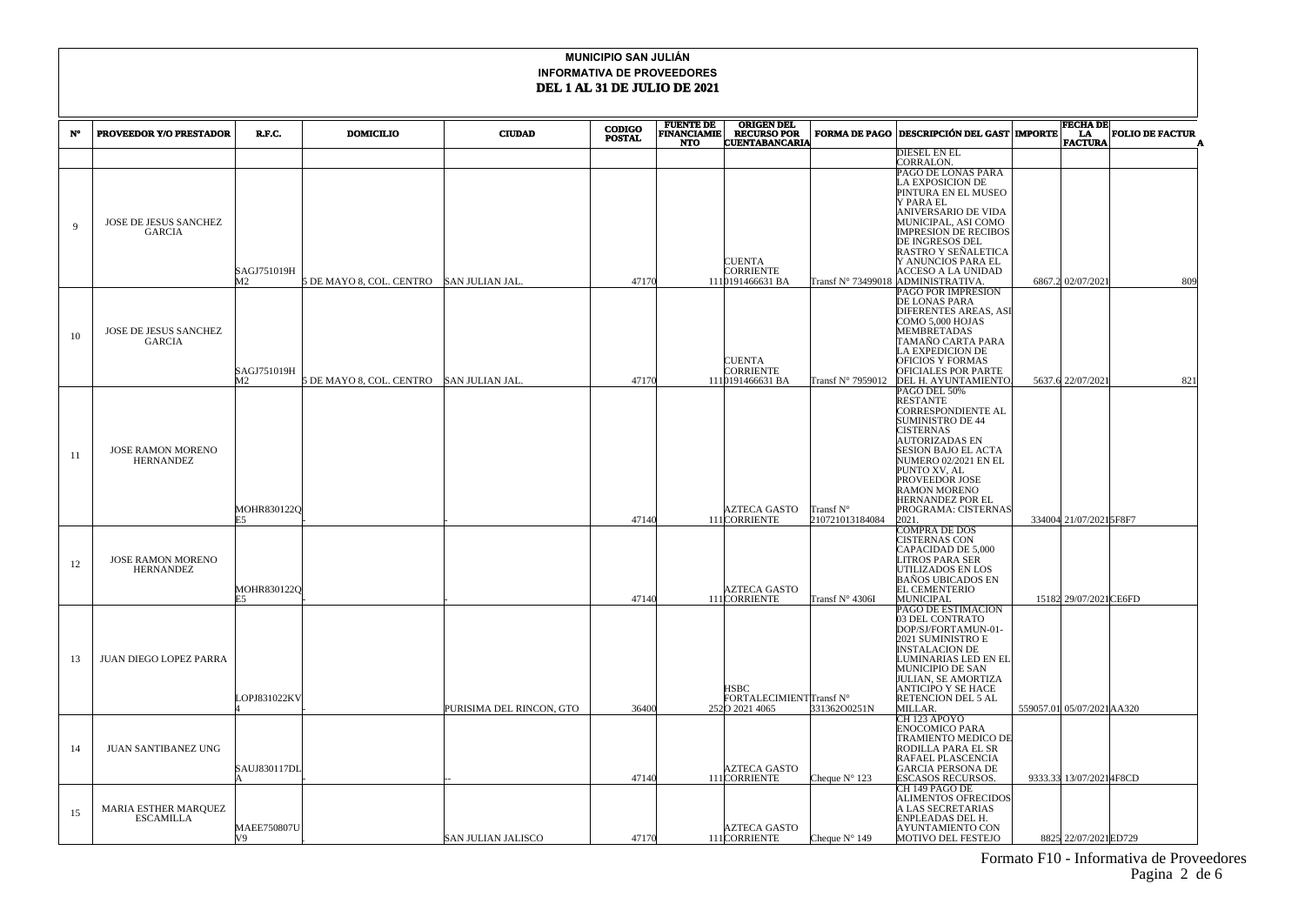|    |                                               |                          |                                                             |                    | <b>CODIGO</b> | <b>FUENTE DE</b>                 | <b>ORIGEN DEL</b>                                        |                        |                                                                                                                                                                                                                                                                         | <b>FECHA DE</b>      |                        |
|----|-----------------------------------------------|--------------------------|-------------------------------------------------------------|--------------------|---------------|----------------------------------|----------------------------------------------------------|------------------------|-------------------------------------------------------------------------------------------------------------------------------------------------------------------------------------------------------------------------------------------------------------------------|----------------------|------------------------|
| N° | <b>PROVEEDOR Y/O PRESTADOR</b>                | R.F.C.                   | <b>DOMICILIO</b>                                            | <b>CIUDAD</b>      | <b>POSTAL</b> | <b>FINANCIAMIE</b><br><b>NTO</b> | RECURSO POR<br>CUENTABANCARIA                            |                        | FORMA DE PAGO DESCRIPCIÓN DEL GAST MPORTE                                                                                                                                                                                                                               | <b>LA</b><br>FACTURA | <b>FOLIO DE FACTUR</b> |
|    |                                               |                          |                                                             |                    |               |                                  |                                                          |                        | DEL DIA DE LA                                                                                                                                                                                                                                                           |                      |                        |
|    |                                               |                          |                                                             |                    |               |                                  |                                                          |                        | SECRETARIA.                                                                                                                                                                                                                                                             |                      |                        |
| 16 | MARYELA VEGA ORTIZ                            | VEOM750615L<br>17        |                                                             | MORELIA, MICHOACAN | 58260         |                                  | <b>HSBC</b><br>FORTALECIMIENTTransf N°<br>2520 2021 4065 | 587263901BU2           | COMPRA DE<br>UNIFORMES PARA<br>EQUIPAMIENTO DE<br>ELEMENTOS DEL AREA<br>DE SEGURIDAD<br>PUBLICA PARA EL<br><b>CUMPLIMIENTO DE SUS</b><br><b>FUNCIONES</b>                                                                                                               | 29000 26/07/2021     | 58751                  |
|    |                                               |                          |                                                             |                    |               |                                  |                                                          |                        | COMPRA DE MATERIAL                                                                                                                                                                                                                                                      |                      |                        |
| 17 | MIGUEL EDUARDO PEREZ<br><b>HERNANDEZ</b>      | IR 1                     | PEHM830101J ALDAMA #74 OTE, COL.<br><b>CENTRO</b>           | <b>SAN JULIAN</b>  | 47170         |                                  | <b>GASTO</b><br>CORRIENTE HSBC Transf N°<br>111406575924 | 653662Z01MB0           | <b>ELECTRICO PARA</b><br>MANTENIMIENTO DEL<br><b>ALUMBRADO PUBLICO</b><br>DEL MUNICIPIO Y PARA<br>EL RASTRO MUNICIPAL<br>ASI COMO AIRE<br>COMPRIMIDO PARA<br>MTTO DE EQUIPOS DE<br>COMPUTO, MEMORIAS<br>USB, MICRO SD Y<br>ROUTER PARA EL AREA<br><b>DE INFORMATICA</b> | 6812.27 16/07/2021   | 584                    |
|    |                                               |                          |                                                             |                    |               |                                  |                                                          |                        | CH 113 PAGO DE                                                                                                                                                                                                                                                          |                      |                        |
| 18 | OLIVIA ORNELAS GARCIA                         | OEGO520928H              |                                                             |                    |               |                                  | AZTECA GASTO                                             |                        | <b>MATERIAL DE</b><br>REFACCIONARIA PARA<br>MANTENIMIENTO DE<br>AS AREAS DE ASEO<br>PÚBLICO, MOVILIDAD Y<br>TRANSPORTE,<br>PATRIMONIO<br>MUNICIPAL, CONTROL<br>VEHICULAR, PARQUES<br>Y JARDINES, MODULO<br>DE MAQUINARIA Y                                              |                      |                        |
|    |                                               |                          |                                                             |                    | 47140         |                                  | 111CORRIENTE                                             | Cheque $N^{\circ}$ 113 | ALUMBRADO PÚBLICO.<br>CH 142 PAGO DE                                                                                                                                                                                                                                    | 8820 06/07/2021      | 761                    |
| 19 | OLIVIA ORNELAS GARCIA                         | <b>OEGO520928H</b>       |                                                             |                    | 47140         |                                  | AZTECA GASTO                                             |                        | REFACCIONES PARA<br>UTILIZARSE EN LAS<br>ÁREAS DE ALUMBRADO<br>PÚBLICO, MOVILIDAD Y<br>TRANSPORTE, CONTROL<br>VEHICULAR,<br>PATRIMONIO, ASEO<br>PÚBLICO, MODULO DE<br>MAQUINARIA Y<br>PARQUES Y JARDINES<br>NECESARIAS PARA EL<br><b>MANEJO DE SUS</b>                  | 5193.01 20/07/2021   |                        |
|    |                                               | 9А                       |                                                             |                    |               |                                  | 111 CORRIENTE                                            | Cheque $N^{\circ}$ 142 | FUNCIONES.<br>CH 222 PAGO DE                                                                                                                                                                                                                                            |                      | 780                    |
| 20 | OLIVIA ORNELAS GARCIA                         | <b>OEGO520928H</b><br>9А |                                                             |                    | 47140         |                                  | <b>HSBC</b><br>FORTALECIMIENT<br>2520 2021 4065          | Cheque $N^{\circ}$ 222 | REFACCIONES PARA<br>UTILIZARSE EN LAS<br>ÁREAS DE PROTECCION<br>CIVIL Y SEGURIDAD<br>PUBLICA NECESARIAS<br>PARA EL MANEJO DE<br><b>SUS FUNCIONES.</b>                                                                                                                   | 15986.01 20/07/2021  | 776                    |
| 21 | OLIVIA ORNELAS GARCIA                         | <b>OEGO520928H</b><br>9А |                                                             |                    | 47140         |                                  | HSBC<br><b>FORTALECIMIENT</b><br>2520 2021 4065          | Cheque N° 222          | CH 222 PAGO DE<br>REFACCIONES PARA<br>JTILIZARSE EN LAS<br>ÁREAS DE PROTECCION<br>CIVIL Y SEGURIDAD<br>PUBLICA NECESARIAS<br>PARA EL MANEJO DE<br><b>SUS FUNCIONES.</b>                                                                                                 | 7645.01 20/07/2021   | 775                    |
|    |                                               |                          |                                                             |                    |               |                                  |                                                          |                        | PAGO DE CAPSULAS                                                                                                                                                                                                                                                        |                      |                        |
| 22 | PATRICIA MARGARITA<br><b>GONZALEZ SALAZAR</b> |                          | GOSP64061152 TAMAULIPAS 1293 COL SAN<br>MIGUEL DE MEZQUITAN | GUADALAJARA JAL    | 44260         |                                  | <b>CUENTA</b><br>CORRIENTE<br>1110191466631 BA           |                        | IND. VERDE PARA<br>UTILIZARSE EN EL<br>Transf N° 64290011 SACRIFICIO DE GANADO                                                                                                                                                                                          | 5196.8 21/07/2021    | 21915                  |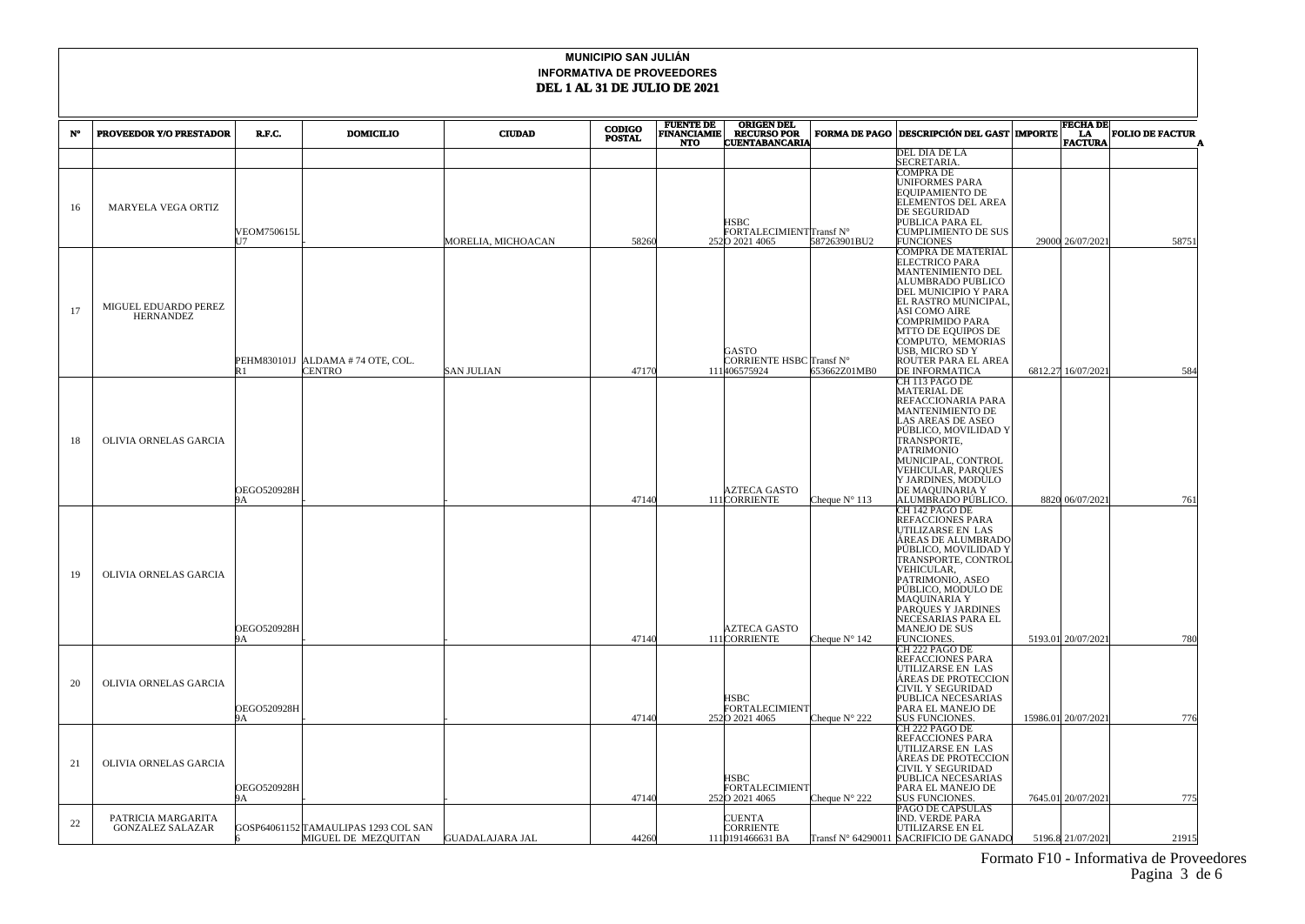|    |                                |                   |                                 |                        | <b>CODIGO</b> | <b>FUENTE DE</b><br><b>ORIGEN DEL</b> |                                           |                      | <b>FECHA DE</b>                            |                     |                        |  |
|----|--------------------------------|-------------------|---------------------------------|------------------------|---------------|---------------------------------------|-------------------------------------------|----------------------|--------------------------------------------|---------------------|------------------------|--|
| N° | <b>PROVEEDOR Y/O PRESTADOR</b> | R.F.C.            | <b>DOMICILIO</b>                | <b>CIUDAD</b>          | <b>POSTAL</b> | <b>FINANCIAMIE</b><br><b>NTO</b>      | <b>RECURSO POR<br/>CUENTABANCARIA</b>     | <b>FORMA DE PAGO</b> | <b>DESCRIPCIÓN DEL GAST   IMPORTE</b>      | LA<br>FACTURA       | <b>FOLIO DE FACTUR</b> |  |
|    |                                |                   |                                 |                        |               |                                       |                                           |                      | EN EL RASTRO                               |                     |                        |  |
|    |                                |                   |                                 |                        |               |                                       |                                           |                      | MUNICIPAL                                  |                     |                        |  |
|    |                                |                   |                                 |                        |               |                                       |                                           |                      | PAGO POR<br>NSTALACION,                    |                     |                        |  |
|    |                                |                   |                                 |                        |               |                                       |                                           |                      | <b>JCENCIAMIENTO Y</b>                     |                     |                        |  |
|    |                                |                   |                                 |                        |               |                                       |                                           |                      | BASE DE DATOS DE                           |                     |                        |  |
|    |                                |                   |                                 |                        |               |                                       |                                           |                      | SISTEMA DE                                 |                     |                        |  |
| 23 | SOFT & SAFE SYSTEMS S.A.       |                   |                                 |                        |               |                                       |                                           |                      | CONTABILIDAD<br><b>GUBERNAMENTAL SOF</b>   |                     |                        |  |
|    | DE C.V.                        |                   |                                 |                        |               |                                       |                                           |                      | & SAFE SYSTEMS V4 EN                       |                     |                        |  |
|    |                                |                   |                                 |                        |               |                                       |                                           |                      | APLICACION                                 |                     |                        |  |
|    |                                |                   |                                 |                        |               |                                       | CUENTA                                    |                      | COMPILADA<br>CORRESPONDIENTE A             |                     |                        |  |
|    |                                | XAXX0101010       |                                 |                        |               |                                       | CORRIENTE                                 | Fransf N° 48766231   | LOS MESES DE ABRIL.                        |                     |                        |  |
|    |                                | m                 | SALVADOR ANDRADE #33            | <b>AMECA JAL</b>       | 46600         |                                       | 1110191466631 BA                          |                      | MAYO Y JUNIO 2021                          | 29058 08/07/2021    | 431                    |  |
|    |                                |                   |                                 |                        |               |                                       |                                           |                      | APOYO A LA ESC. SEC.                       |                     |                        |  |
|    |                                |                   |                                 |                        |               |                                       |                                           |                      | TEC. NO.60 CON LA<br>COMPRA DE TRACTOR     |                     |                        |  |
|    |                                |                   |                                 |                        |               |                                       |                                           |                      | <b>JARDINERO PARA</b>                      |                     |                        |  |
|    |                                |                   |                                 |                        |               |                                       |                                           |                      | MANTENIMIENTO DE                           |                     |                        |  |
|    |                                |                   |                                 |                        |               |                                       |                                           |                      | SUS AREAS VERDES YA<br>QUE EN TIEMPO DE    |                     |                        |  |
| 24 | TRACTOSOL S.A DE C.V           |                   |                                 |                        |               |                                       |                                           |                      | LUVIAS AUMENTA EL                          |                     |                        |  |
|    |                                |                   |                                 |                        |               |                                       |                                           |                      | RIESGO POR LA FAUNA                        |                     |                        |  |
|    |                                |                   |                                 |                        |               |                                       |                                           |                      | QUE SE ENCUENTRA Y A<br>SU VEZ LIMITA LOS  |                     |                        |  |
|    |                                |                   |                                 |                        |               |                                       |                                           |                      | ESPACIOS DE                                |                     |                        |  |
|    |                                |                   | XAXX0101010 CARRETERA LA BARCA- |                        |               |                                       | AZTECA GASTO                              |                      | RECREACION PARA LOS                        |                     |                        |  |
|    |                                | m                 | JAMAY KM 1.5                    | .A BARCA, JAL          | 47910         |                                       | 111 CORRIENTE                             | Fransf N° 54841      | ALUMNOS.                                   | 75000 21/07/2021    | 1466                   |  |
|    |                                |                   |                                 |                        |               |                                       |                                           |                      | PAGO DE COMBUSTIBLE<br>PARA ABASTECIMIENTO |                     |                        |  |
|    |                                |                   |                                 |                        |               |                                       |                                           |                      | DE PATRULLAS DEL                           |                     |                        |  |
| 25 | YESENIA GODOY MADRIZ           |                   |                                 |                        |               |                                       |                                           |                      | AREA DE SEGURIDAD                          |                     |                        |  |
|    |                                | GOMY8011112       |                                 |                        |               |                                       | <b>HSBC</b><br>FORTALECIMIENTTransf N°    |                      | PUBLICA EN EL<br>CUMPLIMIENTO DE SUS       |                     |                        |  |
|    |                                | 74                | LAGO TULARE #119                | <b>DOLORES HIDALGO</b> | 37215         |                                       | 2520 2021 4065                            | 213963D00O4Z         | <b>FUNCIONES</b>                           | 12505.65 30/07/2021 | 38055                  |  |
|    |                                |                   |                                 |                        |               |                                       |                                           |                      | PAGO DE COMBUSTIBLE                        |                     |                        |  |
|    |                                |                   |                                 |                        |               |                                       |                                           |                      | PARA ABASTECIMIENTC<br>DE PATRULLAS DEL    |                     |                        |  |
| 26 | YESENIA GODOY MADRIZ           |                   |                                 |                        |               |                                       |                                           |                      | AREA DE SEGURIDAD                          |                     |                        |  |
|    |                                |                   |                                 |                        |               |                                       | HSBC                                      |                      | PUBLICA EN EL                              |                     |                        |  |
|    |                                | GOMY8011112<br>74 |                                 |                        | 37215         |                                       | FORTALECIMIENTTransf N°                   | 868663D00PCY         | CUMPLIMIENTO DE SUS                        |                     |                        |  |
|    |                                |                   | LAGO TULARE #119                | <b>DOLORES HIDALGO</b> |               |                                       | 2520 2021 4065                            |                      | FUNCIONES<br>PAGO DE COMBUSTIBLE           | 10940.71 30/07/2021 | 38054                  |  |
|    |                                |                   |                                 |                        |               |                                       |                                           |                      | PARA ABASTECIMIENTO                        |                     |                        |  |
|    |                                |                   |                                 |                        |               |                                       |                                           |                      | DE PATRULLAS DEL                           |                     |                        |  |
| 27 | YESENIA GODOY MADRIZ           |                   |                                 |                        |               |                                       | <b>HSBC</b>                               |                      | AREA DE SEGURIDAD<br>PUBLICA EN EL         |                     |                        |  |
|    |                                | GOMY8011112       |                                 |                        |               |                                       | FORTALECIMIENTTransf N°                   |                      | CUMPLIMIENTO DE SUS                        |                     |                        |  |
|    |                                | 74                | LAGO TULARE #119                | <b>DOLORES HIDALGO</b> | 37215         |                                       | 2520 2021 4065                            | 361663D00UYM         | <b>FUNCIONES</b>                           | 7691.66 30/07/2021  | 38040                  |  |
|    |                                |                   |                                 |                        |               |                                       |                                           |                      | PAGO DE COMBUSTIBLE<br>PARA ABASTECIMIENTO |                     |                        |  |
|    |                                |                   |                                 |                        |               |                                       |                                           |                      | DE PATRULLAS DEL                           |                     |                        |  |
| 28 | YESENIA GODOY MADRIZ           |                   |                                 |                        |               |                                       |                                           |                      | AREA DE SEGURIDAD                          |                     |                        |  |
|    |                                | GOMY8011112       |                                 |                        |               |                                       | HSBC<br>FORTALECIMIENTTransf N°           |                      | PUBLICA EN EL<br>CUMPLIMIENTO DE SUS       |                     |                        |  |
|    |                                | Z4                | LAGO TULARE # 119               | DOLORES HIDALGO        | 37215         |                                       | 2520 2021 4065                            | 186063D00WDR         | <b>FUNCIONES</b>                           | 23585.86 30/07/2021 | 38039                  |  |
|    |                                |                   |                                 |                        |               |                                       |                                           |                      | PAGO DE COMBUSTIBLE                        |                     |                        |  |
|    |                                |                   |                                 |                        |               |                                       |                                           |                      | PARA ABASTECIMIENTC<br>DE AMBULANCIAS DEL  |                     |                        |  |
| 29 | YESENIA GODOY MADRIZ           |                   |                                 |                        |               |                                       |                                           |                      | AREA DE PROTECCION                         |                     |                        |  |
|    |                                |                   |                                 |                        |               |                                       | <b>HSBC</b>                               |                      | CIVIL PARA EL                              |                     |                        |  |
|    |                                | GOMY8011112<br>74 | LAGO TULARE #119                | <b>DOLORES HIDALGO</b> | 37215         |                                       | FORTALECIMIENTTransf N°<br>2520 2021 4065 | 471863D00MQK         | CUMPLIMIENTO DE SUS<br>FUNCIONES           | 11045.97 30/07/2021 | 38042                  |  |
|    |                                |                   |                                 |                        |               |                                       |                                           |                      | PAGO DE COMBUSTIBLE                        |                     |                        |  |
|    |                                |                   |                                 |                        |               |                                       |                                           |                      | <b>PARA ABASTECIMIENTC</b>                 |                     |                        |  |
| 30 | YESENIA GODOY MADRIZ           |                   |                                 |                        |               |                                       | HSBC                                      |                      | DE AMBULANCIAS DEL<br>AREA DE PROTECCION   |                     |                        |  |
|    |                                | GOMY8011112       |                                 |                        |               |                                       | FORTALECIMIENTTransf N°                   |                      | CIVIL PARA EL                              |                     |                        |  |
|    |                                | IZ4               | LAGO TULARE # 119               | <b>DOLORES HIDALGO</b> | 37215         |                                       | 2520 2021 4065                            | 106463D00S3J         | CUMPLIMIENTO DE SUS                        | 18321.05 30/07/2021 | 38047                  |  |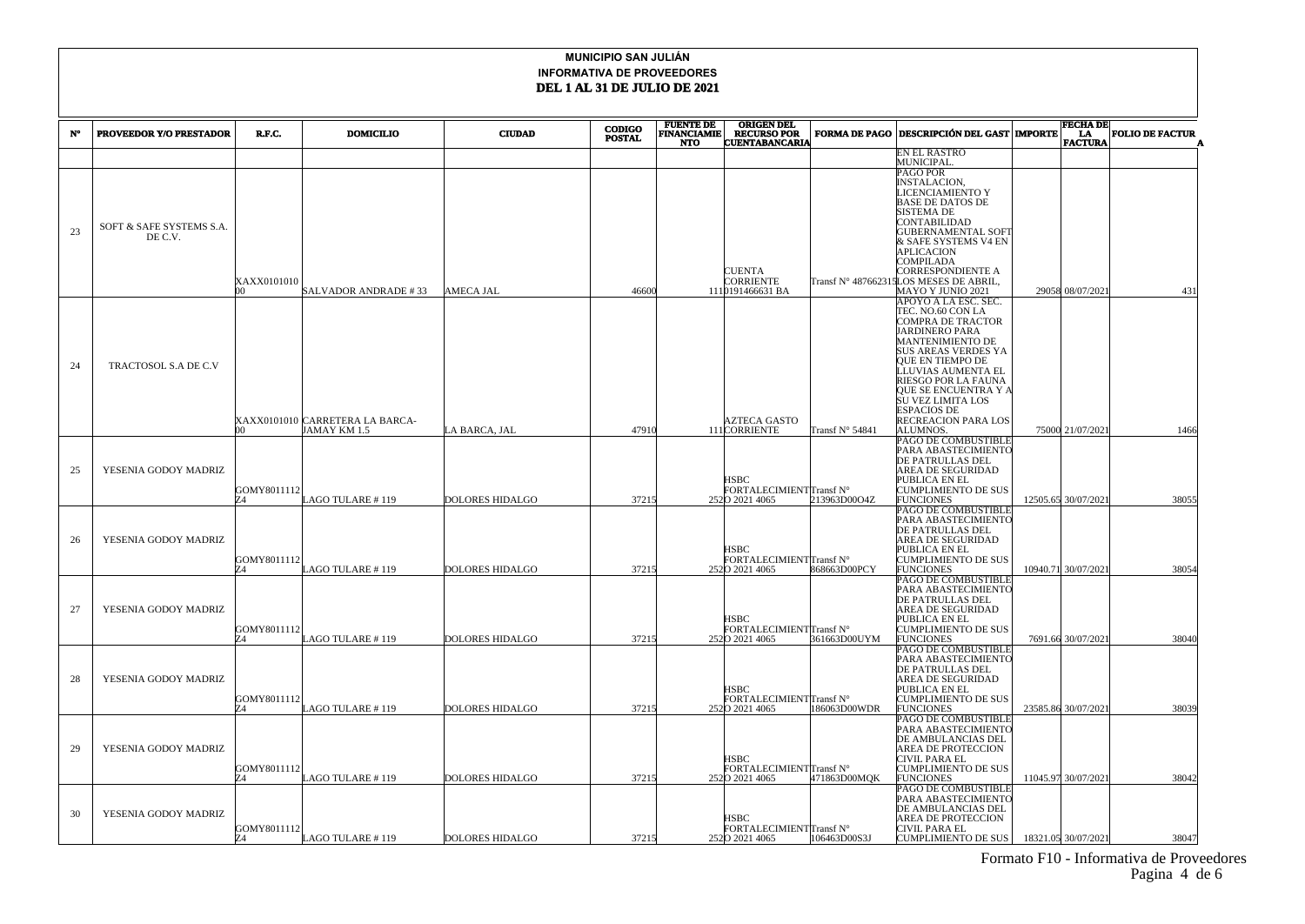|    |                                |                   |                  |                        |               | <b>FUENTE DE<br/>FINANCIAMIE</b><br><b>CODIGO</b> |                                                   | <b>ORIGEN DEL</b>    |                                                                                                                                                                                    | <b>FECHA DE</b>       |                        |  |
|----|--------------------------------|-------------------|------------------|------------------------|---------------|---------------------------------------------------|---------------------------------------------------|----------------------|------------------------------------------------------------------------------------------------------------------------------------------------------------------------------------|-----------------------|------------------------|--|
| N° | <b>PROVEEDOR Y/O PRESTADOR</b> | R.F.C.            | <b>DOMICILIO</b> | <b>CIUDAD</b>          | <b>POSTAL</b> | <b>NTO</b>                                        | <b>RECURSO POR</b><br><b>CUENTABANCARIA</b>       | <b>FORMA DE PAGO</b> | <b>DESCRIPCIÓN DEL GAST MIPORTE</b>                                                                                                                                                | LA.<br><b>FACTURA</b> | <b>FOLIO DE FACTUR</b> |  |
|    |                                |                   |                  |                        |               |                                                   |                                                   |                      | <b>FUNCIONES</b>                                                                                                                                                                   |                       |                        |  |
| 31 | YESENIA GODOY MADRIZ           | GOMY8011112<br>74 | LAGO TULARE #119 | <b>DOLORES HIDALGO</b> | 37215         |                                                   | ISBC<br>FORTALECIMIENTTransf N°<br>2520 2021 4065 | 569763D00QPK         | PAGO DE COMBUSTIBLE<br>PARA ABASTECIMIENTO<br>DE AMBULANCIAS DEL<br>AREA DE PROTECCION<br>CIVIL PARA EL<br><b>CUMPLIMIENTO DE SUS</b><br><b>FUNCIONES</b>                          | 15288.78 30/07/2021   | 38048                  |  |
| 32 | YESENIA GODOY MADRIZ           | GOMY8011112<br>74 | AGO TULARE #119  | <b>DOLORES HIDALGO</b> | 37215         |                                                   | HSBC<br>FORTALECIMIENTTransf N°<br>2520 2021 4065 | 518163D00FSJ         | PAGO DE COMBUSTIBLE<br>PARA ABASTECIMIENTO<br>DE AMBULANCIAS DEL<br>AREA DE PROTECCION<br>CIVIL PARA EL<br><b>CUMPLIMIENTO DE SUS</b><br><b>FUNCIONES</b>                          | 11160.53 30/07/2021   | 38056                  |  |
| 33 | YESENIA GODOY MADRIZ           | GOMY8011112<br>Z4 | LAGO TULARE #119 | <b>DOLORES HIDALGO</b> | 37215         |                                                   | HSBC<br>PARTICIPACIONESTransf N°<br>151406361166  | 691263D00FDE         | PAGO DE COMBUSTIBLE<br>PARA ABASTECIMIENTO<br>DE VEHICULOS<br>UTILIZADOS EN EL<br>AREA DE MOVILIDAD Y<br><b>TRANSPORTE EN EL</b><br><b>CUMPLIMIENTO DE SUS</b><br><b>FUNCIONES</b> | 8168.74 30/07/2021    | 38038                  |  |
| 34 | YESENIA GODOY MADRIZ           | GOMY8011112       | AGO TULARE # 119 | <b>DOLORES HIDALGO</b> | 37215         |                                                   | HSBC<br>PARTICIPACIONESTransf N°<br>151406361166  | 536963D008ES         | PAGO DE COMBUSTIBLE<br>PARA ABASTECIMIENTC<br><b>DE VEHICULOS</b><br>UTILIZADOS EN EL<br>AREA DE MOVILIDAD Y<br>TRANSPORTE EN EL<br>CUMPLIMIENTO DE SUS<br><b>FUNCIONES</b>        | 13959 30/07/2021      | 38044                  |  |
| 35 | YESENIA GODOY MADRIZ           | GOMY8011112       | AGO TULARE #119  | <b>DOLORES HIDALGO</b> | 37215         |                                                   | HSBC<br>PARTICIPACIONESTransf N°<br>151406361166  | 35363D003DB          | PAGO DE COMBUSTIBLE<br>PARA ABASTECER<br><b>EOUIPO DE</b><br>TRANSPORTE<br>UTILIZADO EN EL AREA<br>DE ASEO PUBLICO EN<br>EL CUMPLIMIENTO DE<br><b>SUS FUNCIONES</b>                | 14173.65 30/07/2021   | 38046                  |  |
| 36 | YESENIA GODOY MADRIZ           | GOMY8011112<br>74 | AGO TULARE #119  | <b>DOLORES HIDALGO</b> | 37215         |                                                   | HSBC<br>PARTICIPACIONESTransf N°<br>151406361166  | 768763D01P30         | PAGO DE COMBUSTIBLE<br>PARA ABASTECIMIENTO<br>DE VEHICULOS DEL<br>AREA DE CONTROL<br>VEHICULAR PARA EL<br><b>CUMPLIMIENTO DE SUS</b><br><b>FUNCIONES</b>                           | 15253.78 30/07/2021   | 38057                  |  |
| 37 | YESENIA GODOY MADRIZ           | GOMY8011112<br>74 | AGO TULARE #119  | <b>DOLORES HIDALGO</b> | 37215         |                                                   | HSBC<br>PARTICIPACIONESTransf N°<br>151406361166  | 632163D01U5L         | PAGO DE COMBUSTIBLE<br>PARA ABASTECIMIENTO<br>DE VEHICULOS DEL<br>AREA DE CONTROL<br>VEHICULAR PARA EL<br><b>CUMPLIMIENTO DE SUS</b><br><b>FUNCIONES</b>                           | 5376.8 30/07/2021     | 38052                  |  |
| 38 | YESENIA GODOY MADRIZ           | GOMY8011112       | AGO TULARE #119  | <b>DOLORES HIDALGO</b> | 37215         |                                                   | HSBC<br>PARTICIPACIONESTransf N°<br>151406361166  | 890463D021N7         | PAGO DE COMBUSTIBLE<br>PARA ABASTECIMIENTC<br>DE VEHICULOS DEL<br>AREA DE CONTROL<br>VEHICULAR PARA EL<br>CUMPLIMIENTO DE SUS<br><b>FUNCIONES</b>                                  | 9814.52 30/07/2021    | 38051                  |  |
| 39 | YESENIA GODOY MADRIZ           | GOMY8011112<br>74 | AGO TULARE #119  | DOLORES HIDALGO        | 37215         |                                                   | HSBC<br>PARTICIPACIONESTransf N°<br>151406361166  | 89563D0039N          | PAGO DE COMBUSTIBLE<br>PARA ABASTECIMIENTO<br>DE VEHICULO DEL<br>AREA DE PRESIDENCIA<br>EN EL CUMPLIMIENTO<br>DE SUS FUNCIONES                                                     | 5196.35 30/07/2021    | 38043                  |  |
| 40 | YESENIA GODOY MADRIZ           | GOMY8011112       | LAGO TULARE #119 | <b>DOLORES HIDALGO</b> | 37215         |                                                   | HSBC<br>PARTICIPACIONESTransf N°<br>151406361166  | 31963D01QBL          | PAGO DE COMBUSTIBLE<br>PARA ABASTECER<br><b>EQUIPO DE</b><br>TRANSPORTE                                                                                                            | 13260.61 30/07/2021   | 38053                  |  |

 Formato F10 - Informativa de Proveedores Pagina 5 de 6